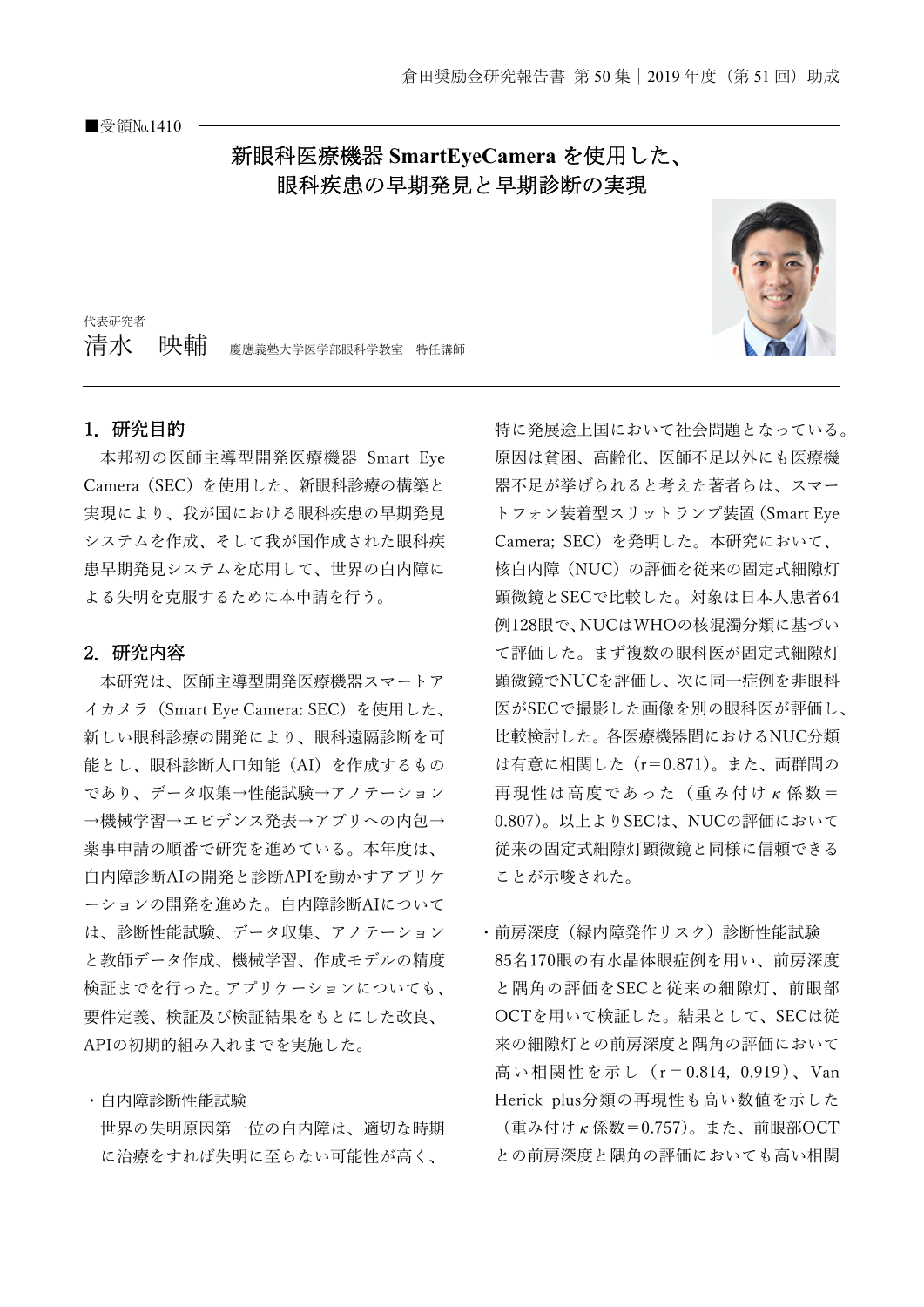性を示した (r=0.641, 0.764)。これらの結果よ り、ポータブルSECは前房深度と隅角の評価に おいて、既存機器と主観的かつ客観的に同等評 価が可能と示唆された。スマホを使用した同様 の報告は世界初であり、SECを使用することで 細隙灯が装備されていない地域での眼科診療に 貢献できると共に、遠隔診療・人工知能開発の 可能性も示唆された。

・アレルギー性結膜疾患診断性能試験

アレルギー性結膜疾患(ACDs)の有病率は世界 中で増加傾向にある。実際に、眼科医のみなら ず非眼科医が治療として点眼薬を処方すること があるが、眼の検査や診断が不十分なことが多 い。そのため、正確な治療をされずに眼科受診 が遅れてしまうケースがしばしば問題となって いる。そこで著者らは、スマートフォン装着型 スリットランプ装置(Smart Eye Camera; SEC) を用いて、ACDsの評価を従来の固定式細隙灯顕 微鏡と比較した。対象は日本人患者17例32眼で、 眼表面の臨床所見(眼瞼結膜充血・腫脹・濾胞・ 乳頭・巨大乳頭、眼球結膜充血・浮腫、輪部ト ランタス斑・浮腫、角膜上皮障害)の各スコア (0−3点)を評価した。まず複数の眼科医が固定 式細隙灯顕微鏡でACDsを評価し、次に同一症例 を別の眼科医がSECで撮影し、記録された画像 をさらに別の複数の眼科医が評価し、比較検討 した。各医療機器で評価した臨床所見のスコア は有意に相関した(r=0.918)。また、両群間で 再現性が示された(重み付けκ係数=0.631)。 以上よりSECは、ACDsの評価において従来の固 定式細隙灯顕微鏡と同様に信頼できることが示 唆された。

・ドライアイ診断性能試験

ドライアイ(DE)は我が国に2,200万人の患者 数を有し、世界的にも非常に重要な疾患である。 DE診断は自覚症状の有無と涙液層破壊時間

(BUT)の短縮からなり、眼科医のみならず非 眼科医が点眼薬を処方することがあるが、実際 にBUT計測など、眼科的検査が不十分なことが ある。今回著者らは、スマートフォン装着型細 隙灯(Smart Eye Camera; SEC)を用い、DEの 評価を従来の固定式細隙灯顕微鏡と比較した。 本研究は後向きに53症例106眼を用い、SECと従 来の固定式細隙灯におけるDE診断性能の比較 を行った。SECと従来の細隙灯におけるBUT評 価は非常に高い相関を示し(r=0.887. P<0.05)、 有意な検者間信頼性も認められた(kappa= 0.527. P<0.05)。さらに日本のDE診断基準にお けるSECの従来の細隙灯に対する診断性能は感 度95.7%、特異度90.0%、受信者動作特性曲線の 曲線下面積AUC=0.928あった。以上よりSEC は、DE診断において従来の固定式細隙灯顕微鏡 と同様の診断性能を有することが示唆され、ス マホを使用した同様の報告は世界初であり、 SECを使用することで細隙灯が装備されていな い地域での眼科診療に貢献できると共に、遠隔 診療・人工知能開発の可能性も示唆された。

## 3.発表(研究成果の発表)

国内外の学会誌、学会講演会等における発表を 5件程度記載。

記載内容:氏名、題目、誌名、巻、号、頁(年次)、 学会名(場所、年次)

学会誌・雑誌等における論文一覧:

- 1. Shimizu E, Yazu H, Naohiko A, Ishikawa T, Tanji M, Naomichi A, Sakasegawa A, Nakayama S, Yokoiwa R, Sato S, Hanyuda A, Asai K, Sato Y, Ogawa Y, Tsubota K. Artificial intelligence model for diagnosing dry eye disease. Ocul Surf. 2021. Under review.
- 2. Shimizu E, Yazu H, Naohiko A, Tanji M, Ishikawa T, Naomichi A, Sakasegawa A, Nakayama S, Yokoiwa R, Sato S, Hanyuda A, Asai K, Fukagawa K, Shiba D, Sato Y, Ogawa Y,